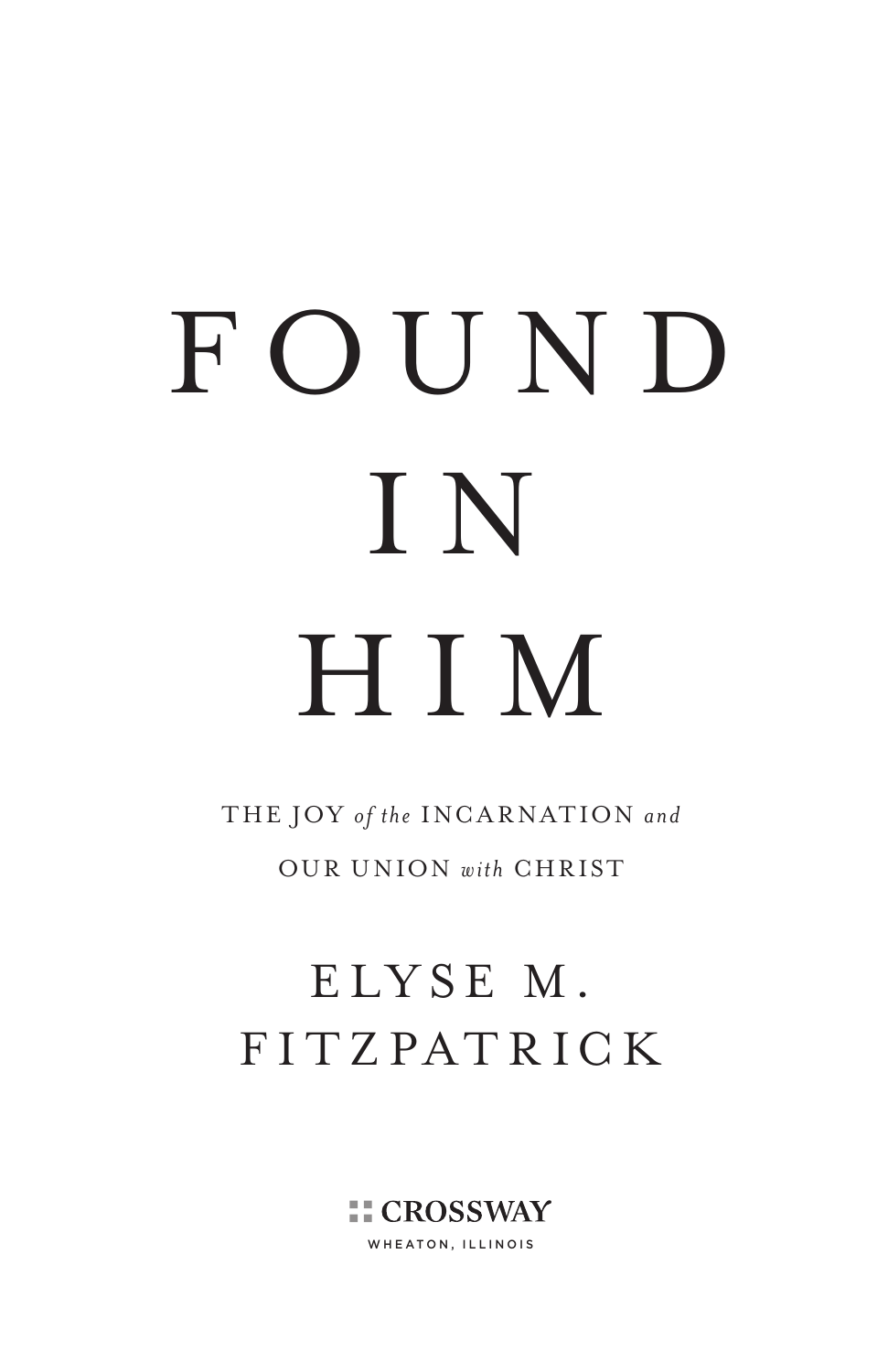Other Crossway books by Elyse Fitzpatrick:

*Comforts !om Romans: Celebrating the Gospel One Day at a Time*, 2013

*Give Them Grace: Dazzling Your Kids with the Love of Jesus* (with Jessica Thompson), 2011

*Counsel !om the Cross: Connecting Broken People to the Love of Christ* (with Dennis E. Johnson), 2009

*Comforts !om the Cross: Celebrating the Gospel One Day at a Time*, 2009

*Because He Loves Me: How Christ Transforms Our Daily Life*, 2008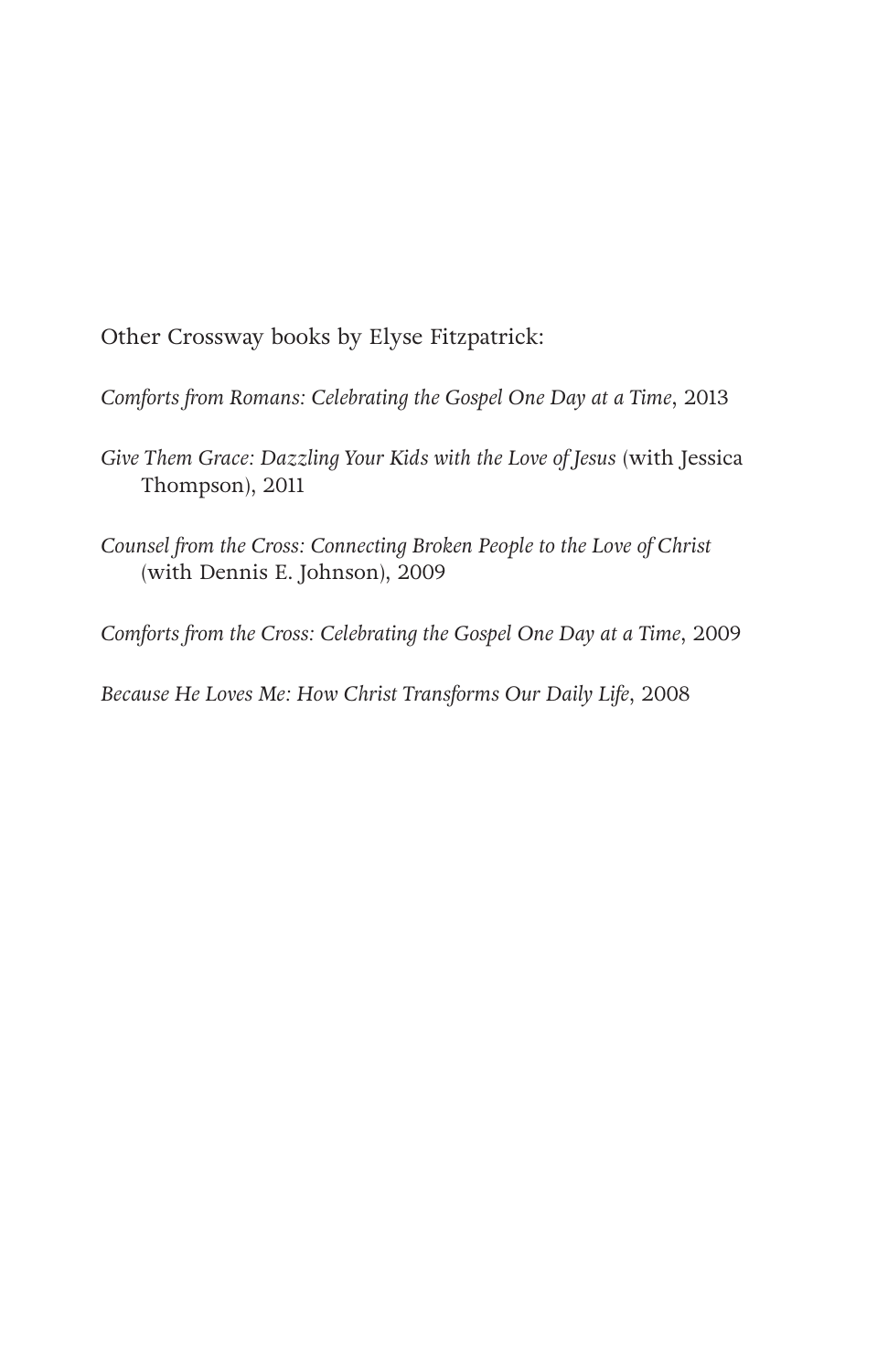# Contents

| Acknowledgments        |                            |                                                                     | 11  |
|------------------------|----------------------------|---------------------------------------------------------------------|-----|
|                        |                            |                                                                     | 15  |
| Introduction           |                            |                                                                     |     |
|                        |                            |                                                                     |     |
|                        |                            | PART 1: INCARNATION                                                 |     |
| 1                      |                            | From Beginning to End It's All about Him                            | 27  |
| $\overline{2}$         | Come Adore on Bended Knee  |                                                                     | 43  |
| 3                      | Our Perfected Savior       |                                                                     |     |
| 4                      | God's Love for Sinners     |                                                                     |     |
| 5                      | O Sacred Head, Now Wounded |                                                                     | 95  |
| 6                      |                            | Jesus Shall Reign                                                   | 113 |
|                        |                            |                                                                     |     |
|                        |                            | PART 2: UNION                                                       |     |
| Introduction to Part 2 |                            |                                                                     | 135 |
| 7                      | "I in Them"                |                                                                     | 137 |
| 8                      | He Gave Himself Up for Us  |                                                                     | 155 |
| 9                      |                            | Chosen, Betrothed, Beloved, and Named                               | 173 |
| 10                     |                            | You Are Forgiven, You Are Righteous, You Are Loved                  | 189 |
|                        |                            |                                                                     |     |
|                        |                            | Appendix 1 The Church's Creeds                                      | 207 |
|                        |                            | Appendix 2 The Best News Ever<br>[Lydia, you have this from before] | 213 |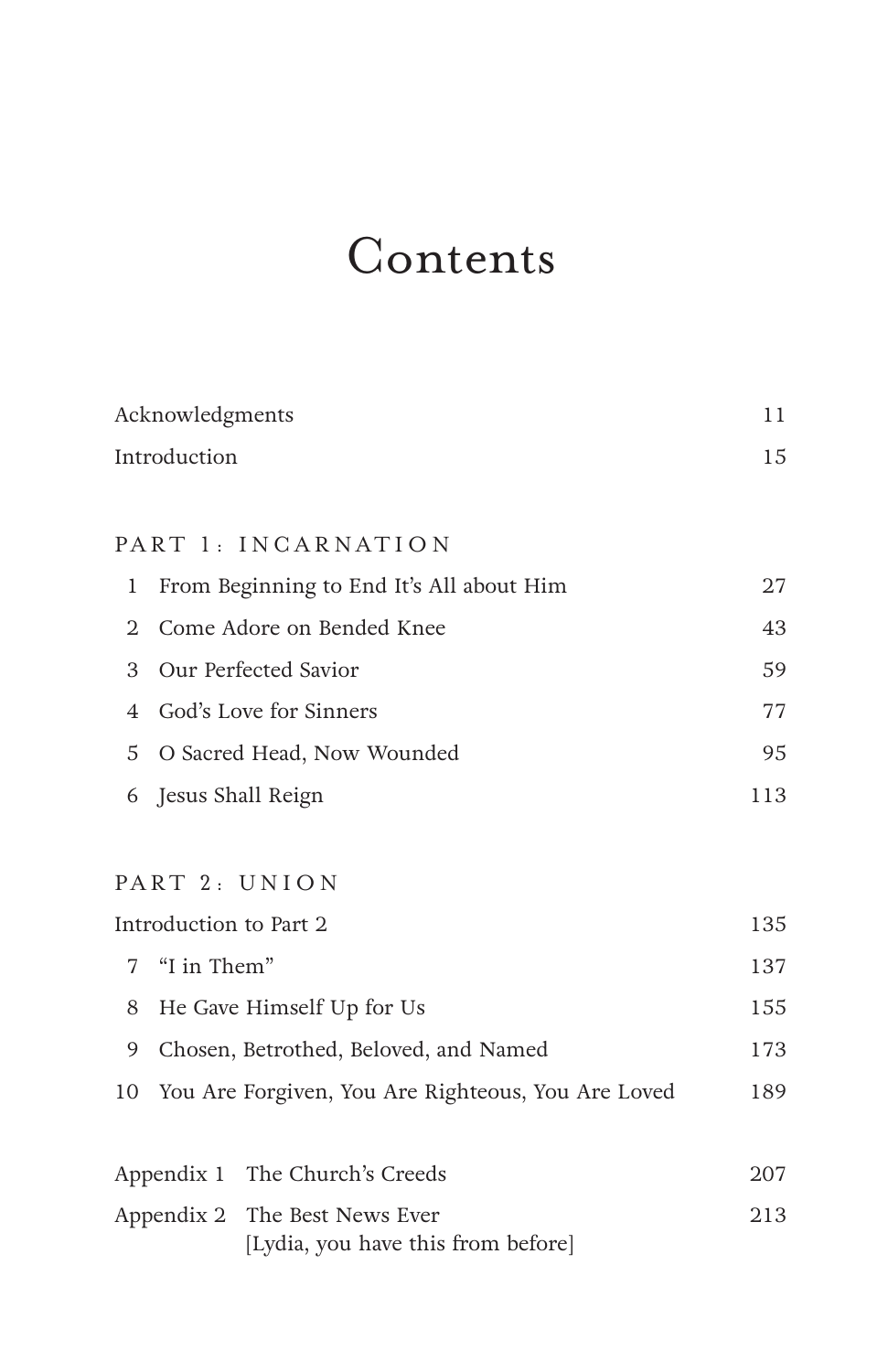| Appendix 3 John 17          | 219 |  |
|-----------------------------|-----|--|
| Appendix 4 The Golden Chain | 221 |  |
| <b>Notes</b>                |     |  |
| General Index               |     |  |
| Scripture Index             |     |  |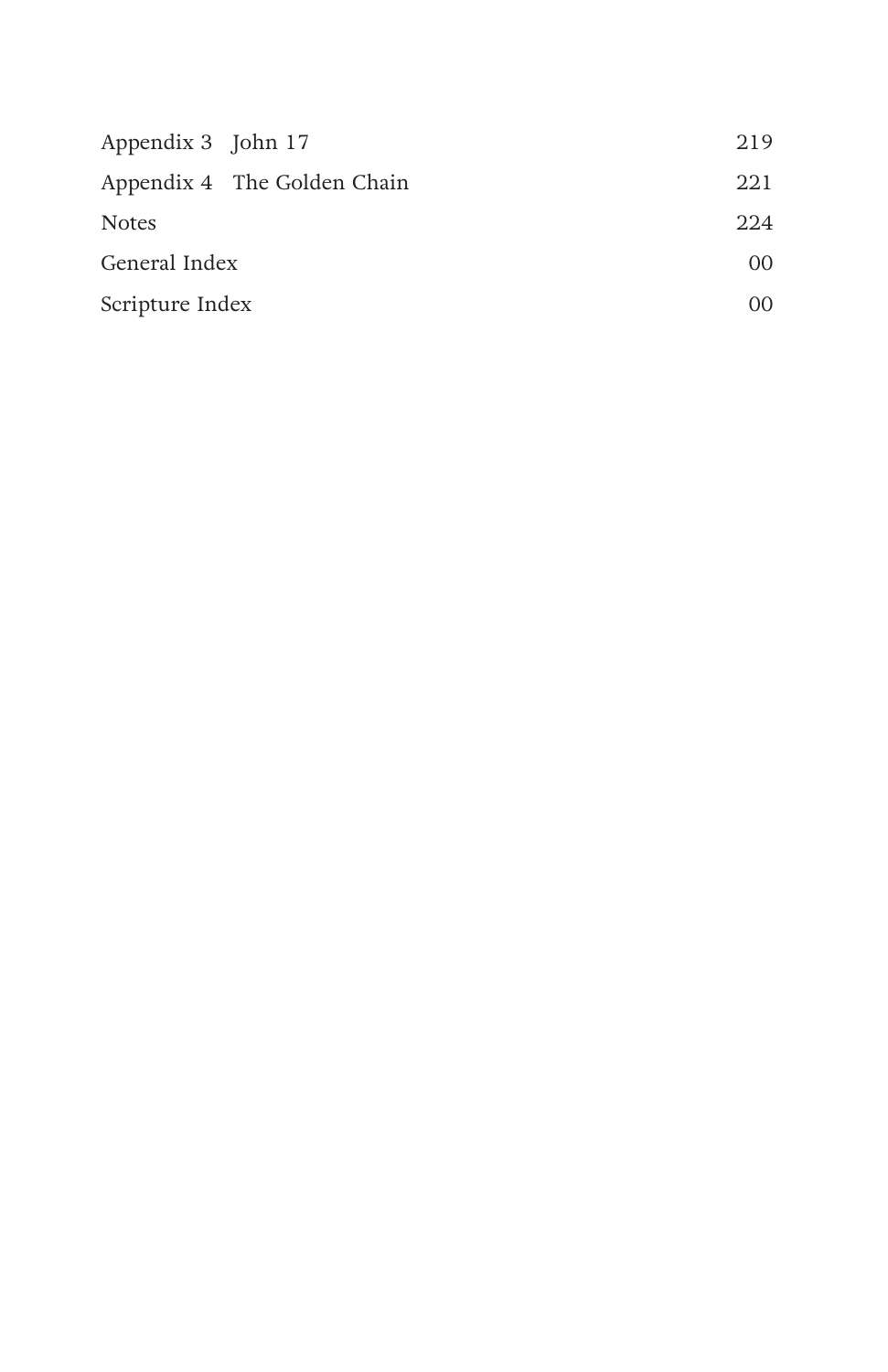When I was a child, I had a recurring nightmare. I would dream that I was standing on a darkened stage, completely alone. In my dream I wasn't able to move, hide, or even speak. Rooted to the ground in terror, I sensed a threatening presence lurking just out of sight. I was lost, wandering. Somehow, and though I didn't know how then, I knew I was ruined and had ruined something, and that there was nothing I could do to make up for my mistake.

Even now, though I'm in my sixties, I can still feel the isolation and dread that threatened to engulf me on that dark stage. I was completely alone, engulfed with inescapable dread, barely able to breathe. I can't describe how terrifying that felt and still feels to me now when I call it to mind.

If you want to try to psychoanalyze me, I'll admit that I was what today might be called a "latchkey kid" and my nightmare probably expressed that loneliness and my sense that there was something intrinsically wrong with me that wasn't wrong with people who had "normal" families. My dad had left our home fairly early on, and my mom worked hard to try to make ends meet for my brother and me. When I think back on my childhood, "family" isn't a word I would use to describe it. After walking home alone from school every day, I would play by myself (and eat toast) until my mom arrived home from work, usually about 6 p.m. Then we would have some dinner, and I would go play with my dolls by myself or watch TV. My early life wasn't very social. In fact, it really wasn't social at all. I didn't have a lot of friends.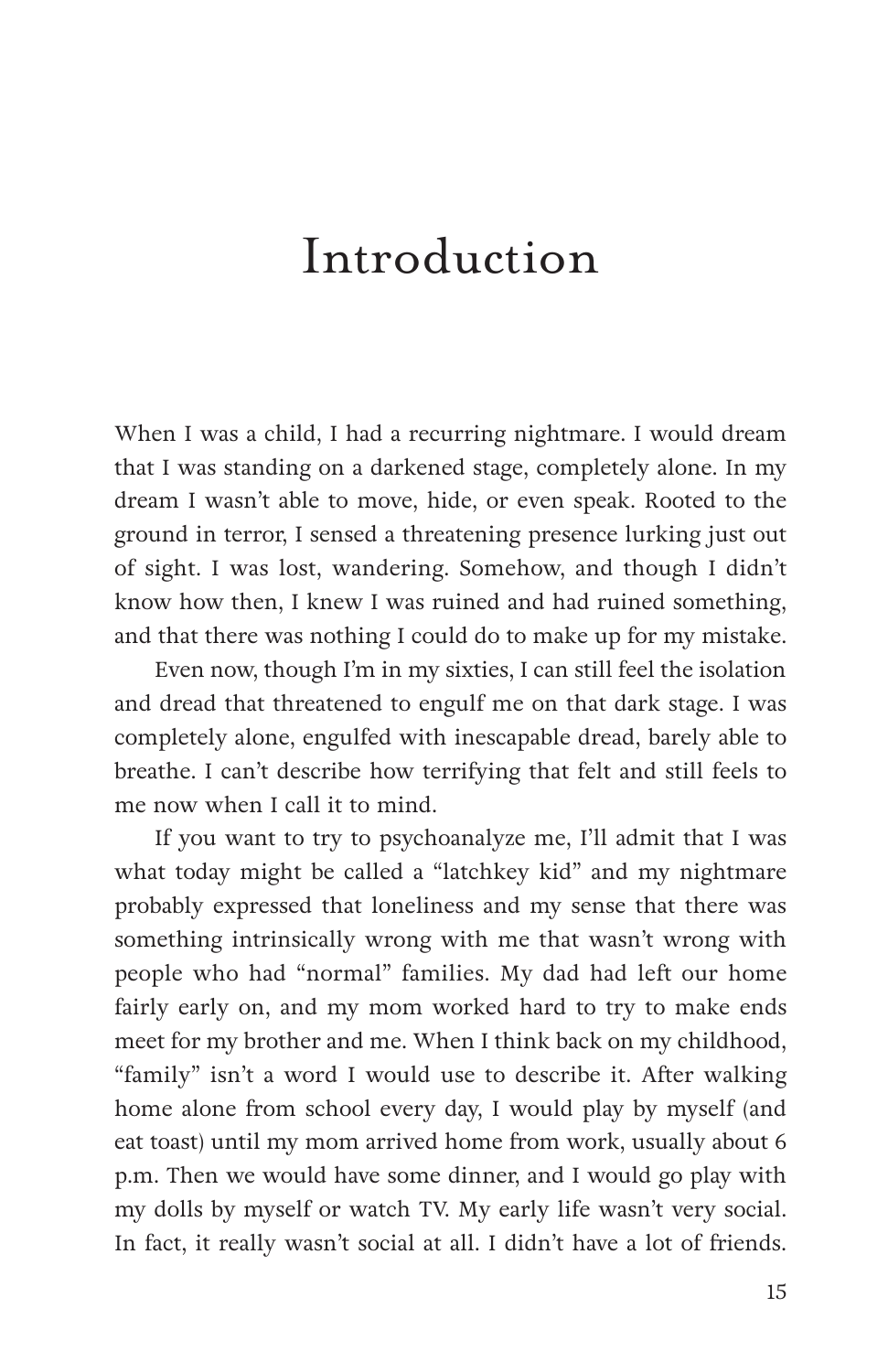From this, you might conclude that it isn't surprising that I had nightmares about being alone and fatally flawed. That dream was, in some ways, a mirror on a lost and wandering little girl's soul. But I don't think I'm the only one who has ever felt that way. In fact, I think everyone struggles with feelings of alienation and a suspicion that something is very broken at the deepest places in our lives, no matter if we grew up as latchkey kids or in a loving family of nine.

It also seems to me, though, that everyone continues to hope. We hope that someday we'll wake up to discover that we aren't isolated, standing on that darkened stage, awaiting judgment, and that all that dread was just a bad dream after all. We hope that there is something more than this loneliness and isolation, something that will last beyond holiday family dinners and into the night when everyone is gone and we're alone again. On our hope-filled days we are like children waiting to hear some good news—news that will assure us that no matter how alone and ruined we are, someone has loved us, someone has rescued us, and soon we will be truly found.

Right before my twenty-first birthday, the Lord graciously saved me. He saved me from my sin and out of my great need. He saved me from the anger, bitterness, self-deception, and self-hatred that had marred my life up to that point. He saved me from my aloneness, isolation, loneliness, and self-condemnation. And he made me part of his family. I didn't know much about him during those early years, but I knew I finally belonged to someone and that this someone mattered more to me than anything. I knew that I was home. I was family. He had given me faith to believe that I was loved and welcomed, and from that point on, everything began to change.

Although this book isn't about my angst growing up as a lonely child, I want you to know where I'm coming from. I know what loneliness and lostness feel like as a child, and I know what it feels like today. I know that latchkey kids aren't the only ones who ex-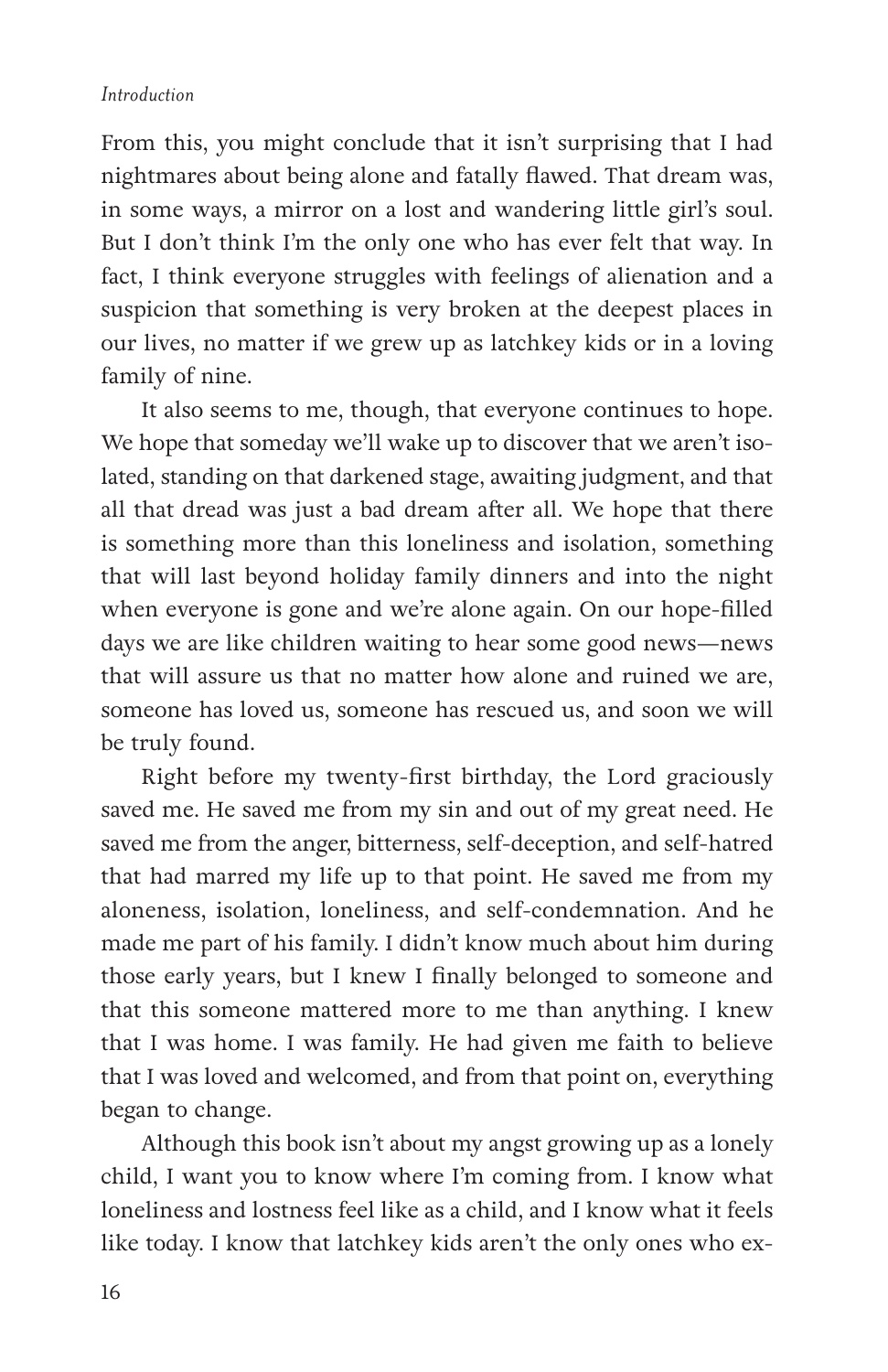perience loneliness; we can be surrounded with family and friends and still feel completely out of sync, alone, isolated. We can stand in the foyer at church, surrounded by hundreds of other believers, and still think we're on our own, the only ones failing to perform, still trying to fit in.

## WE ARE ALONE

Everyone struggles with feelings of alienation and isolation, whether or not we were raised with loads of siblings and very attentive parents. Alienation and aloneness are expressed in many ways. It can be expressed as inadequacy: "I can't do this on my own," or "I never seem to be able to get it right!" (whatever *it* is). It can also be expressed in the lack of being understood: "No one really knows me!" or "Why does everyone always misunderstand me?" Or, of course, it can be expressed as deep loneliness: "I'll never fit in," and "Why can't I make friends like she does?"

Sin has wrought devastation and isolation in all our lives. Our experience of sin, our own and others' against us, has brought separation and alienation to all of us. This separation and alienation originates in our broken relationship with God and flows out from there into broken relationships with one another and even with the created world. No matter how popular we might be, none of us has ever experienced deep unity or authentic union with another. Since the day that our forefather and mother were exiled out of the garden of Eden, we've been lost, trying to get back in, trying to find oneness with each other and the Lord, trying to find communion, our way home. We've been trying to be found. The truth is that, without Christ, we are utterly alone and our attempts to fill our hours with goodies or texting or work or even ministry are simply futile attempts to assure ourselves that things aren't so bad after all. But at the end of the day, in the middle of the night, and at the end of our lives, without the love and work of Jesus Christ, the God-Man, we are alone and we know it—and it terrifies us. Every one of us is standing on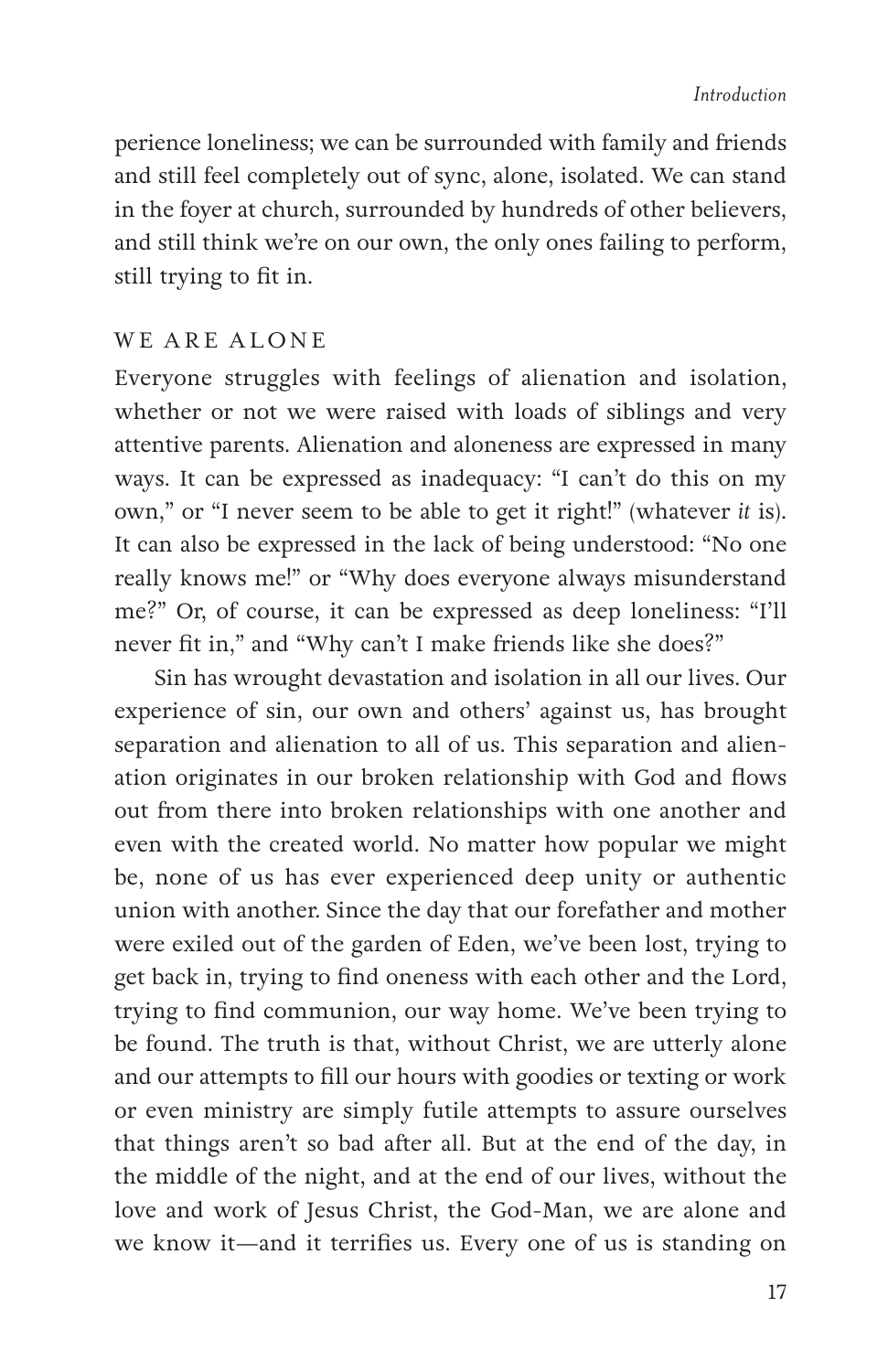that darkened stage, condemned, lost and wandering, needing to be found.

# THE TRUTH WE ALL NEED

*Found in Him* has been written because most of us, even though we're Christians, are unaware of the importance of our oneness with Christ (commonly called "union") and his amazing oneness with us (known as the "incarnation"). I suspect that, for most of us, the nearness, or imminence, of Jesus barely enters our consciousness as we face the vicissitudes of daily life on that darkened stage. We neglect the doctrines of incarnation and union to our own deep impoverishment. It's a sad reality that many Christians spend their entire lives wandering around a spiritual wilderness, malnourished, thirsting, and consuming rubbish because they have never feasted on the soul-consoling, heart-transforming, zeal-engendering truth found in the study of the incarnation and union. So I invite you to join with me as we feast on these two often-neglected but beautifully resplendent joys. These joys come directly to us from the one from whom we were estranged, and who alone offers the only antidote to the isolation pandemic we're hoping to escape. He offers us this antidote because he has united in himself both God and man, making one new and completely unique Person, and has united believers with himself, with that Person. We will never know how found, loved, welcomed, and reconciled we are until we see how he has forever taken our nature to himself and has bound us to himself in enduring oneness. God is one with man in Jesus Christ, and we are one with him.

I'll admit upfront that we're going to be doing a little theology here. Don't let that frighten you. After all, theology is simply the study of God, and you wouldn't have picked up this book if you weren't interested in knowing more about him. Our study won't consist of obscure propositions or ideas disconnected from daily life. You'll find that these truths will bring life, peace and joy to your soul. Don't worry—we're all growing in the knowledge of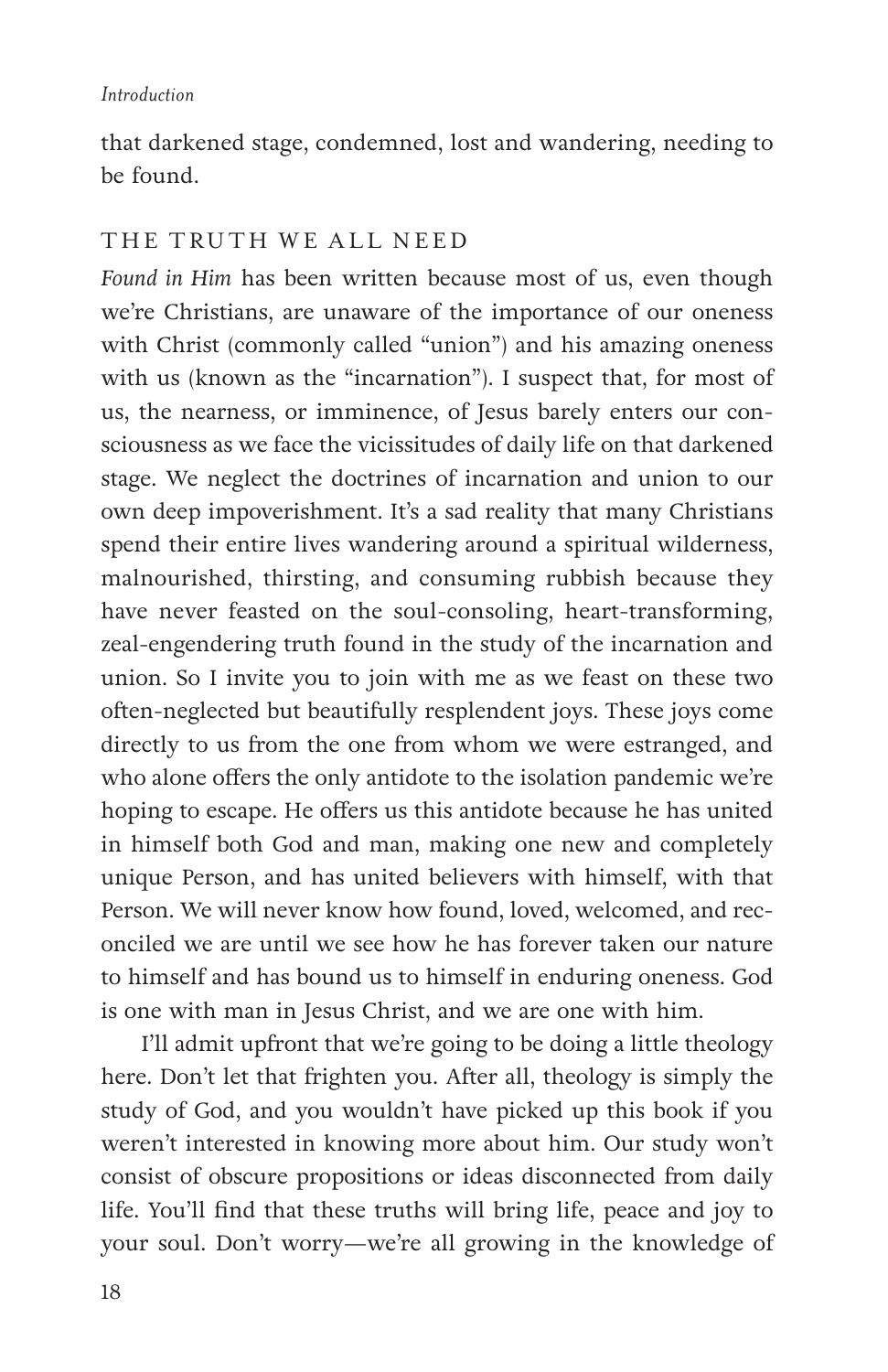him, and in the knowledge of the Lord there is great satisfaction (Ps. 107:7).

# THE FEAST FOUND IN THE INCARNATION

Here's how we're going to go about our study. The first part of this book, chapters 1–6, will introduce you to the topic of God becoming man, the incarnation. Of course, if you've ever sung a Christmas carol, you're already familiar with the incarnation, but I wonder how much any of us ever thinks about the events of Bethlehem when we're stuck in traffic or in the hospital or applying for unemployment benefits. Does the fact that the second person of the Trinity became a man so that he could love and save you ever cross your mind? As a woman who believed in the incarnation over forty years ago, I'll admit that I never thought about it much, except at Christmas. I suppose it's the same for most of us. The incarnation is most clearly stated in these precious words from John 1:

And the Word became flesh and dwelt among us, and we have seen his glory, glory as of the only Son from the Father, full of grace and truth.  $\ldots$  For from his fullness we have all received, grace upon grace. . . . No one has ever seen God; the only God, who is at the Father's side, he has made him known (John 1:14, 16–18).

What do John's words mean? We'll spend six chapters considering their meaning, but in summary they mean that Jesus Christ "entered into complete solidarity with us in our sinful existence in order to save us, without becoming himself a sinner."1 We are not alone. He is Immanuel, *God with us* (Matt. 1:23). *God is with us; we are not alone*.

We also learn about the incarnation from Paul in Colossians 2:9: "For in him the whole fullness of deity dwells bodily." A man who lived over two thousand years ago in Israel is also the second person of the Trinity, who had existed from eternity. He is the God-Man. How can this be? It is deep mystery, but it's a mystery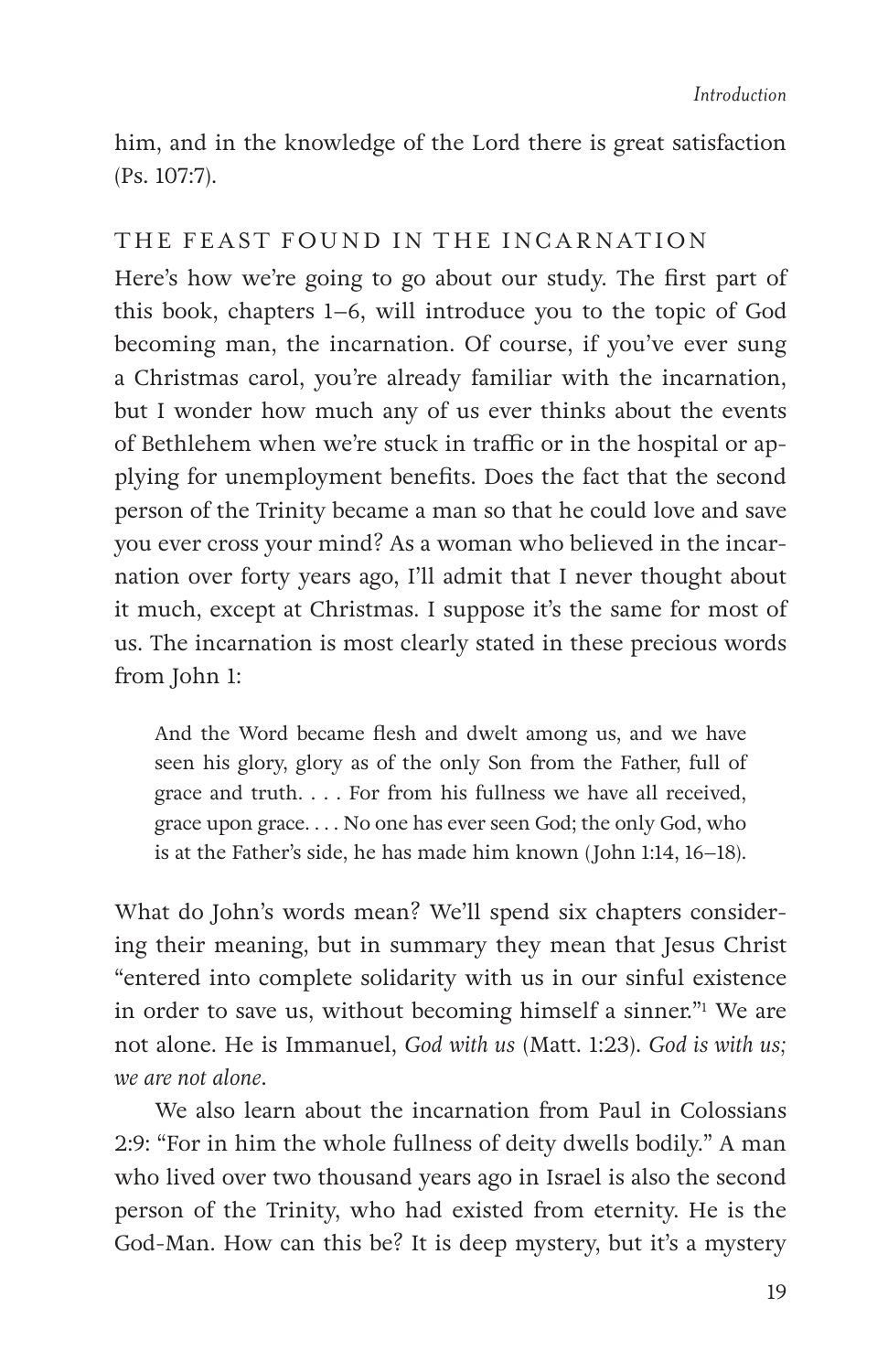we must investigate because the implications of the incarnation cannot be exaggerated. In fact, in the 1500s Martin Chemnitz wrote that when we lose the truth of the incarnation, Jesus "can no longer be our Savior." He calls the incarnation the "greatest and sweetest consolation"2 that we can know.

It's axiomatic to say that we are alone. We are solitary individuals; we all know that. Not only are we alienated from one another; we are alienated from God. But God has taken action. He became man, becoming one with us so that we would not have to live in deep solitude any longer—and his action opens the door not only to deep communion with him but also with one another.

# THE FEAST FOUND IN UNION WITH CHRIST

In the second part of the book, we'll look into Jesus's union with us as individuals and corporately as his bride, the church. When I say "union," I'm referring to the time Jesus taught that he is the vine and that we are to abide in him. I'm also talking about all those places in the New Testament where the apostles, especially John and Paul, use the words "in Christ" or "with Christ." We'll spend time looking into those little phrases, because it seems to me that when we read our Bibles and come across them, we're tempted to simply gloss over them. They seem to us like little needless appendages. Sure, we know they are there, and we know that they must mean something, but, after all, how important can they be?

For example, in the beginning of the book of Ephesians, Paul refers to our union with Christ eleven times (Eph. 1:3–14)! Notice, as you read, the number of times in just two verses our little phrases "in Christ" or "in him" are included:

Blessed be the God and Father of our Lord Jesus Christ, who has blessed us in Christ with every spiritual blessing in the heavenly places, even as he chose us in him before the foundation of the world, that we should be holy and blameless before him. (vv. 3–4)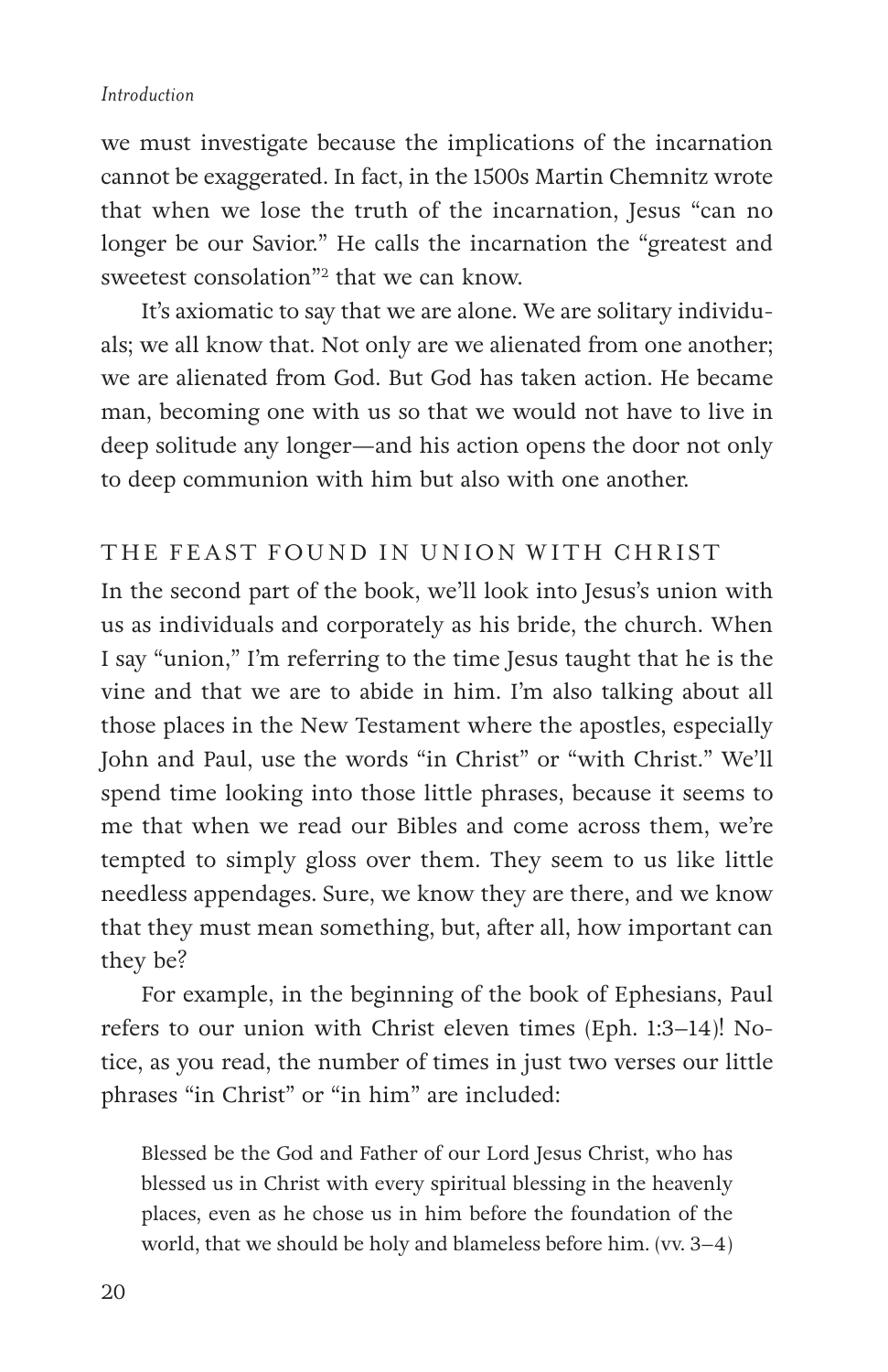I suspect that the little words "in" and "with" are more important than we know, as John Murray contends:

Nothing is more central or basic than union and communion with Christ. . . . Union with Christ is really the central truth of the whole doctrine of salvation not only in its application but also in its once-for-all accomplishment in the finished work of Christ.3

# A FEAST FOR OUR SOULS

Throughout all ten chapters of this book, I'll be pressing you to see the ways in which these truths relate to you personally by connecting them to real-life examples. But this won't primarily be a book of vignettes. No, I won't waste our time on loads of stories about me, because there is way too much good news to give you, and, after all, my stories, as entertaining as I might think they are, are not what your soul needs.

# THE PLEASURE OF GOD

In closing, here's something more for you to consider: God seems to take great pleasure in union. In fact, God himself is a union of three persons in one God: the Father, the Son, and the Holy Spirit—the Trinity. Consider the following demonstrations of God's love of union in the midst of diversity. Flowing out from God's tri-personal nature we see unity:

*In creation*. God made man in his image (Gen. 1:26).

*In marriage.* First instituted in the garden when man had perfect union with his Creator (Gen. 3:8), and the Creator wanted the man to know the joy of union with someone: "The two shall become one flesh" (Gen. 2:24).

*In the incarnation*. The Eternal Word became flesh and dwelt among us (John 1:14).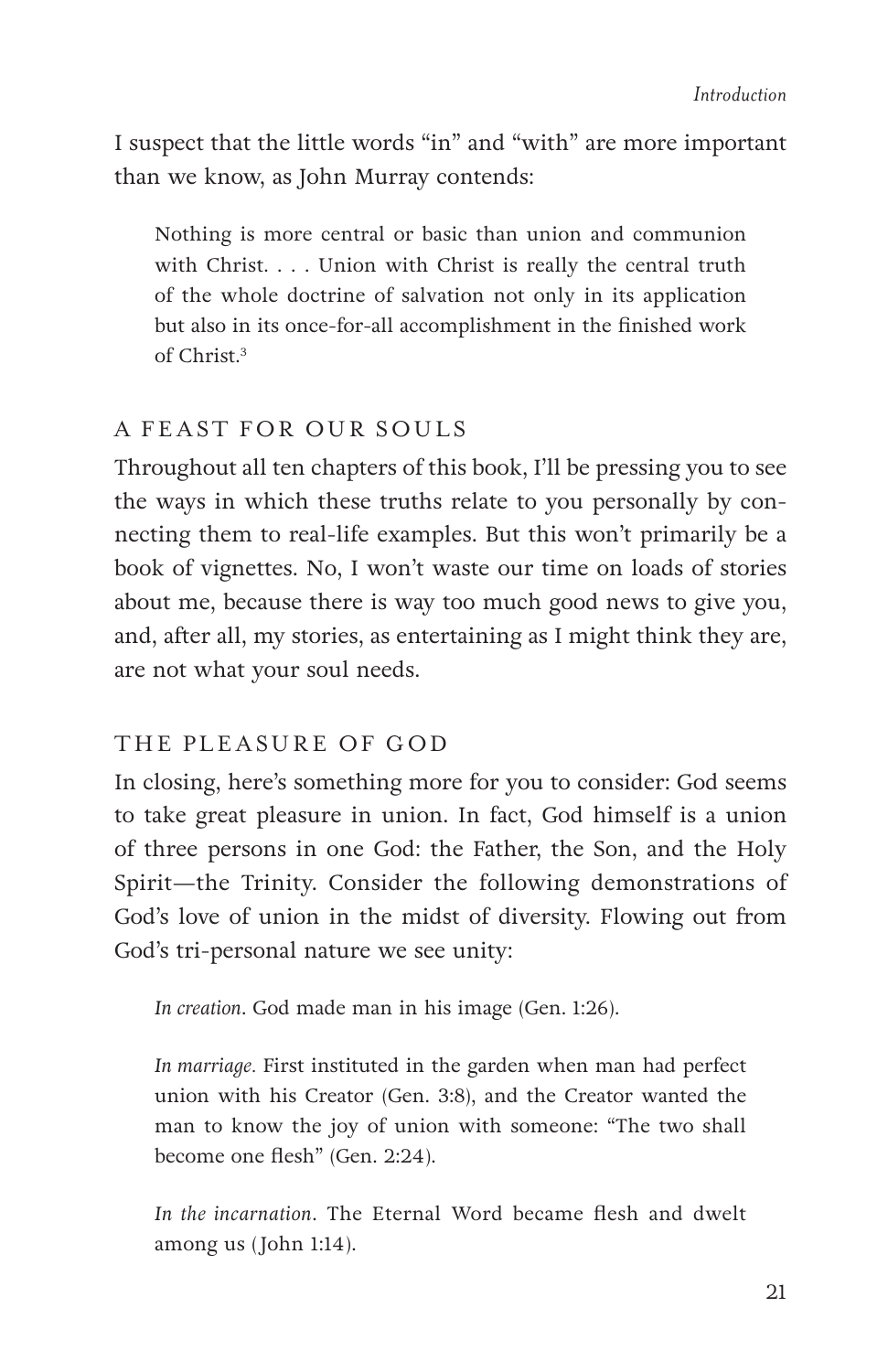*In our rebirth*. "He who is joined to the Lord becomes one spirit with him" (1 Cor. 6:17).

*In the church.* "Now you are the body of Christ and individually members of it" (1 Cor. 12:27).

And finally *in our ultimate transformation*. "Just as we have borne the image of the man of dust, we shall also bear the image of the man of heaven" (1 Cor. 15:49).

Because we are made in God's image, we are hardwired to love oneness and fear and despise isolation. It's in our DNA, which is one of the reasons that we're always hoping to find it in relationships or experiences, why we're hoping to get off that dark stage. The fact that even unbelievers love being united with others with a common goal is testimony to that. Need an example? Think NFL. Sixty thousand strangers uniting together in one place to cheer their team onto victory in one voice. There's something more enjoyable about actually being there with others than simply watching it on TV at home alone, isn't there? It's the experience of being a part of something bigger than ourselves and being a part of it with others. I'm no fan of the NFL, but I understand the joys of cheering with thousands of other people in unity.

### THIS IS HOLY GROUND:

# LET US ENTER WITH HUMILITY

The incarnation and Christ's union with us are fundamentally holy mysteries. If we learn of them at all, it will be because he has made us able to know him, and it is his power (not my study or your diligence) that has carried it out. Without his gracious condescension to reveal himself, we would remain completely alone and in the dark. We need the illuminating grace of Christ, and I have prayed and am praying that the Lord will grant us that light.

We cannot earn knowledge of Christ, we cannot achieve it, or build up to it. We have no capacity or power in ourselves giving